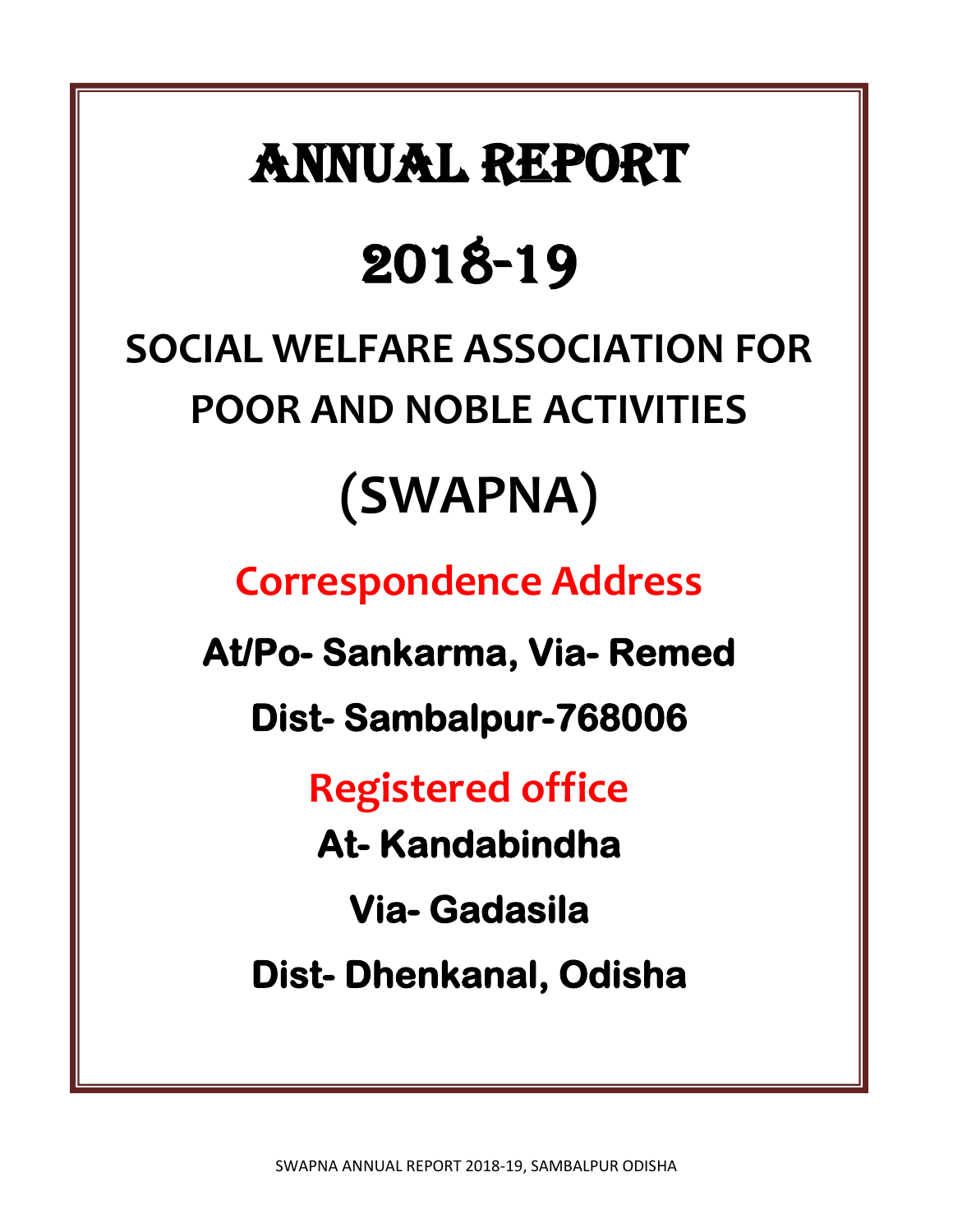#### **FROM THE DESK OF DIRECTOR…**

SWAPNA, dedicated for the wellbeing of the downtrodden communities for their upliftment through their own hidden capabilities by educating them towards the same and especially establishing a good rapport and further continued the same till the fulfill of the desired goal. The volunteers emphasized to establish rapport with the community and educating them for their own development through various Govt. sponsored developmental actions meant for them. Simultaneously educating them for their role and responsibilities towards construct the nation to achieve the MDG-2020.

In implementing development programmes of **SWAPNA**, especially among a population with developmental indicators being in the bottom part of list in national context; it is imperative that advantage of technology is adopted in all implementation, planning, monitoring and evaluations. It makes the work more effective and penetrative.

We, the **SWAPNA** family acknowledge with sincere thanks the contribution of all our patrons, all institutions and individuals those have contributed substantially or slightly to the cause for which the institution was established. But for their support, it could not have been possible complete the decades plus journey of ours.

We for and on behalf of **SWAPNA** too expect the same cooperation and generous support from our target audience and other concerned as usual.

 *Sd/-*

 *Director, SWAPNA*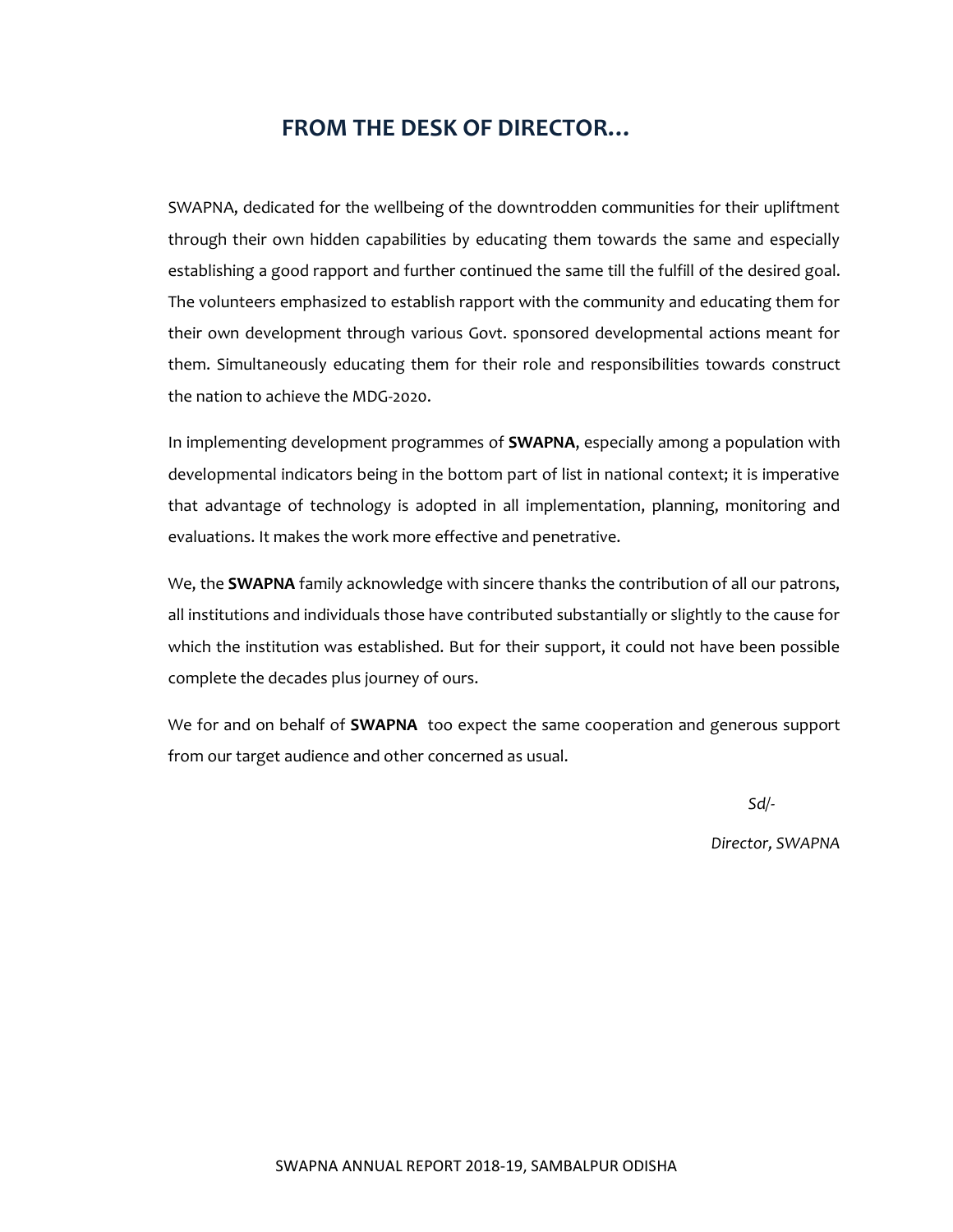#### **FROM DUSK TO DAWN …**

In pursuance of its objectives, SWAPNA has implemented projects and programmes pertaining to the development of women and child, SC/ST/Youth , youth and adolescent issues, nutritional deficiency for malnourished children, women empowerment and protection, livelihoods programmes for upliftment of the above community, financial inclusion and literacy etc.

**SWAPNA** working for the above communities with a dream to empower their hidden qualities especially for the communities we work for by creating an enabling environment to provide them with basic amenities like food, shelter. Besides this to upgrade their level of livelihood providing them with basic infrastructure, building up their capabilities, enhance their knowledge and attitude towards mainstreaming and acquire for them with minimum facilities for their sustainable development.

We believe in sustainable development. Hence to eradicate the ill effect upon the downtrodden communities like education, health, livelihood, women empowerment, drug abuse and its effect, elderly care, youth empowerment with skill building, Income enhancement programme etc. was implemented by the organization so that the level of development was simultaneously grown up basing on the development indicators

#### Location:

The Registered Office of SWAPNA is located at village Kandabindha of Dhenkanal district. Initially the youth volunteers constraint their welfare activities locally and gradually the leaders take the challenge and wide spread the activities through out the state and choose the mostly backward districts of western odisha namely, Sambalpur, Jharsuguda, Sundergarh, Boudh, Sonepur. To easily operate the activities the operational office is situated as selected by the Management is at, At/Po-Sankarrma Via-Remed, Sambalpur district.

#### Legal Entity:

SWAPNA- Registered under Indian Societies Registration Act XXI of 1860 with a valid registration no. bearing

Valid Permanent Account Number with Income Tax Department of Govt. of India bearing No.

Unique ID number generated from NGO—PS through NITI AYOGA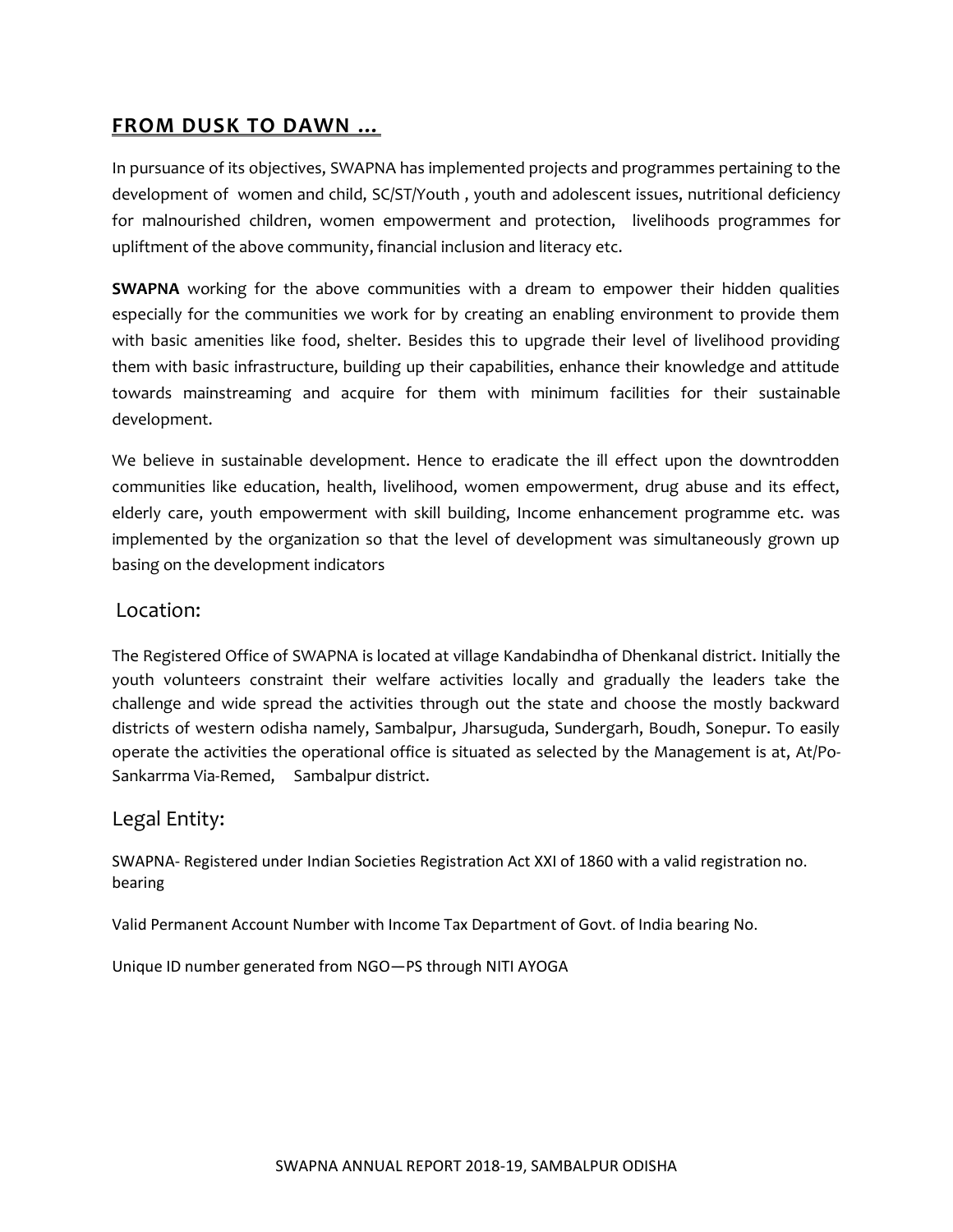#### **Structure of SWAPNA**



#### **REFLECTION OVER ACTIVITIES OF SWAPNA FOR THE YEAR**

#### **2018-19**

**Considering our activities we have fractioned our activities into different parts which was as follows;**

- **1. Health and family welfare activities**
- **2. Women empowerment and promotional activities**
- **3. Developmental activities for promotion of handicrafts**
- **4. Skill development and Economic enhancement programme**
- **5. Youth welfare activities**
- **6. Other Social Developmental actions.**

#### **DETAILS OF ACTIVITIES:**

**1. Health and family welfare activities:**

#### **A. COMMUNITY HEALTH PROGRAM:**

Like the preceding years this year SWAPNA organized different IEC activity towards promotion of Indian systems of medicine with emphasis to Ayurveda, Yoga, Unani, Siddha and Homeopathy. Apparently student's competition, convention of the AYUSH Practitioners, youth rallies and workshop amongst the health practitioners are organized to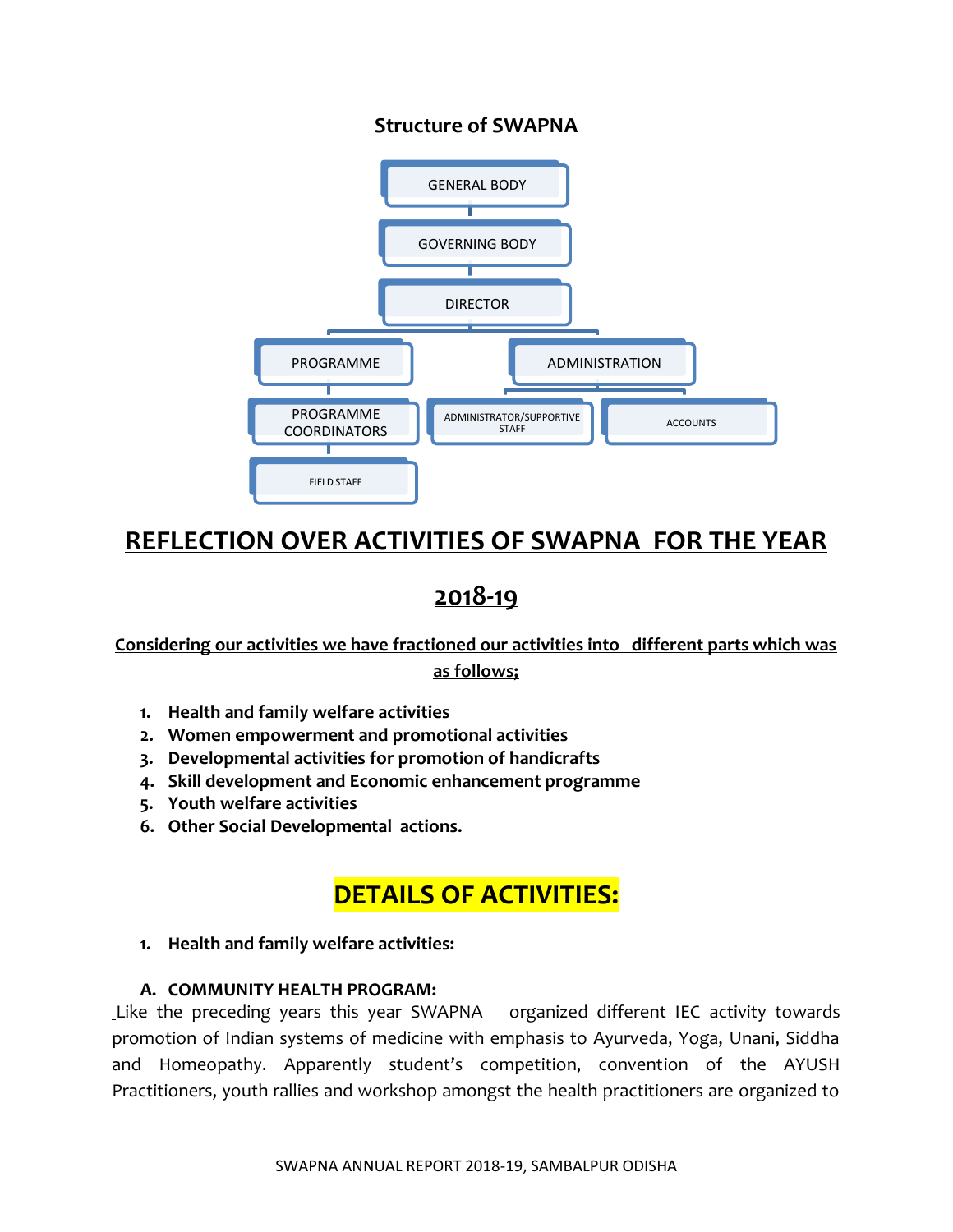host different activities relating to sustainability of community health. A local workshop was organized at Sambalpur district towards promotion of Local Health Traditions (LHT). Yoga in primary school have been initiated in 11 rural schools under kuchinda Block of Sambalpur district. The organization is proposing to expand the scope of activity during the ensuing year subject to availability of financial assistance from Ministry of Health & Family Welfare, Government of India, New Delhi.

#### **B. AWARENESS CAMP ON MALARIA/AIDS/TB/CANCER/LEPROSY:**

Aims at reducing the existing prevalence of malaria, the organisation organized 7 malaria eradiation awareness camp at Dhanakauda block under Sambalpur district for the field workers of different NGOs. In the camp the participants are awakened regarding use of insecticide treated bed nets, indoor residual spraying, cultivation of larvivorous fish and administration of malaria does soon after they become vulnerable due to affected by malaria. The resource persons, doctors, para-medical professionals and health service providers sensitized the participants about the do's and don'ts to prevent malaria.

#### **C. YOGA & NATUROPATHY TREATMENT CENTRE:**

Promoting yoga and natuarapathy, and AYUSH, SWAPNA as a leading NGO spread awareness and conducting Yoga Camps with the financial support of Ministry of AYUSH and the programme was held at Nodal UP Schoo, Beheramal, Jharsuguda in this financial year. 50 participants in and around the city came to learn Yoga from the professional Yoga Guru. Massive campaign and advertisement have been made to attend the same.The major activities was practising the yoga therapy by the Yoga Guru and continue it for 10 day. Besides this the district was covered by means of street play, one act play, distribution of leaflets and posters etc. Apart we have also running one Yoga training Center at Sambalpur district since last two years.

#### **D. DRUG ABUSE PREVENTION / DRUG DE ADDICTION CENTRE**

The SWAPNA in association with local CBOs/NGOs and local community has been running a project to take major steps for preventive and rehabilitative services to the drug addicts, Injecting drug users, narcotic drug addicts and persons abused with alcohol and other forms of drug. Through this program the organization has been set up a 10 bedded drug deaddiction centre at Sarbahal of Jharsuguda district There were 25 drug addict being admitted in the centre.. Through this program massive awareness is spread among the youth masses regarding the ill effects of consuming drug and other intoxicants. Through this program other than awareness, counseling, referral, linkage, and drug de-addiction services attention is being paid for complete de-addiction and community based rehabilitation of the drug addicted persons. During the year we have registered 254 number of IPD cases relating to drug addiction out of which 68 cases settled and the addicted persons mainstreamed in to the society. Regular counseling, family counseling, home visit with follow up visits done for the addicted persons.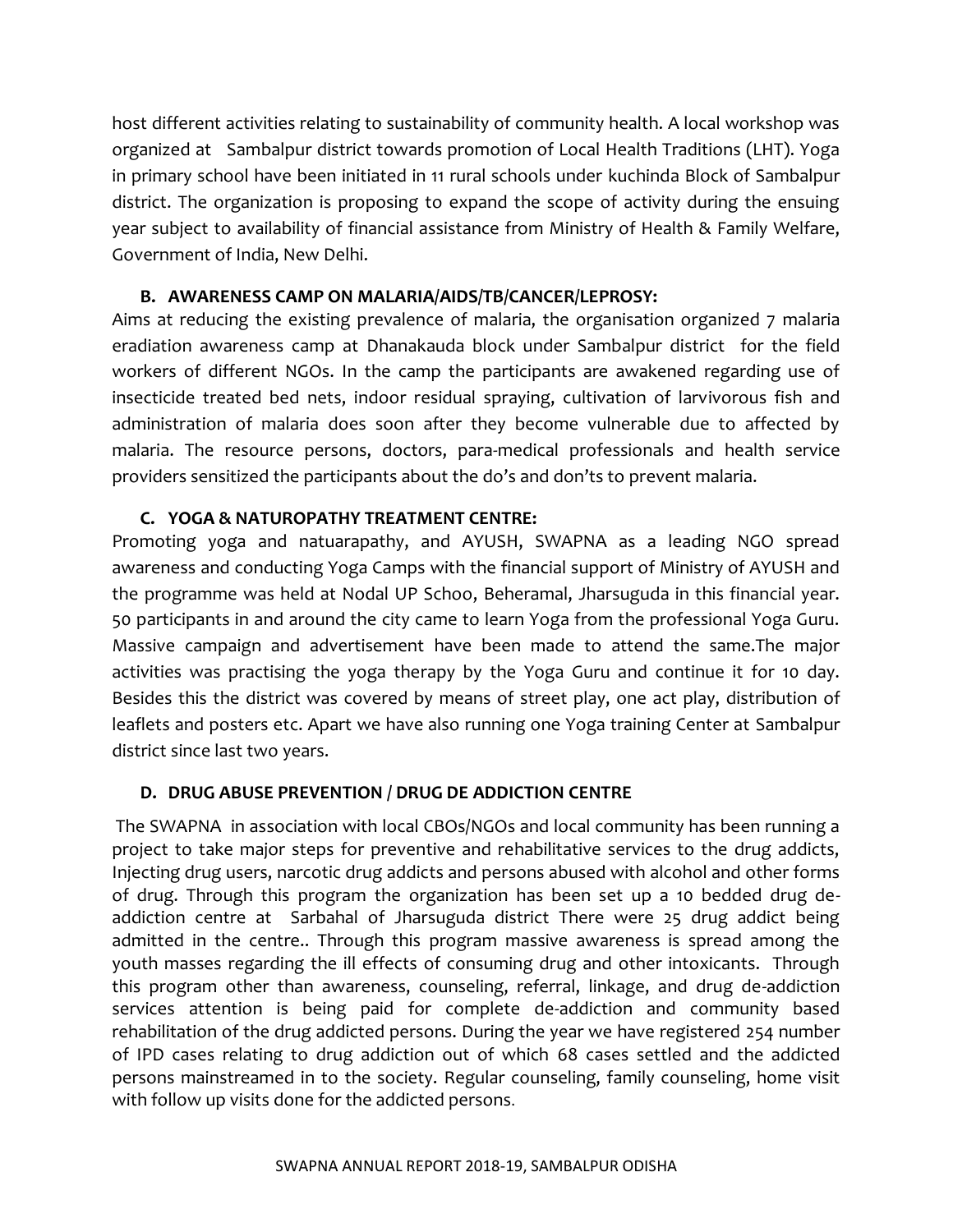#### **E. REPRODUCTIVE & CHILD HEALTH**

Reproductive health is a major concern for India. As major part of the India belongs to rural household and they have not avail adequate health facility due to their economical problem. Maternal Mortality Rate as well as Infant Mortality Rate in India was also the major thrust area to educate the mothers about their own health so also their children's health. To the concern SWAPNA takes measure and relating to the issue Mother and child health programme, Adoloscent health mela, Contraceptive usage for eligible couple's, Nutritional support for children etc. was the focused area of activities by the organization. During the reporting period 12 health check up camps especially for pregnant mothers, lactating mothers was organized. So also 7 nos of Adoloscent health mela, and 3 nos of camps on usage of contraceptive for eligible couples were organized by the organization.

#### **F. HIV/AIDS AWARENESS**

SWAPNA also joined in the programme HIV/AIDS. As it is also a major health concern in the urban pocket and due to rapid growth of Industries in the area massive floating population came to this area to earn their daily bread. They were lived here without family and accessed to alcohol to mitigate to their mental and physical condition. /due to some alcoholic instances they were contacted with some female sex workers and contaminated with this dreadly virus unknowingly. To cope up the situation, massive awareness much more needed to this type of community for which SWAPNA organized 4 round of HIV/AIDS awareness camp where the Industry workers were the major target population and they were educated through this camp. Experienced professionals from this area were hired by the organization.

#### **2. Women empowerment and promotional activities**

#### **A. WOMEN EMPOWERMENT THROUGH AWARENESS AND CAPACITY BUILDING:**

Women was the half of the society and they are the mostly deprived section of the community and also neglected in the society and family as well. They take the major role to construct the society and also build the family. If they got adequate education, and got empowered then they have the power to create such an enabling environment to build the society. Also in the society gender is a major factor to create discrimination for the society. Hece to keep this in mind women empowerment programmes was entrusted in the community so as to help the community to gap the discrimination. 7 round of such camps was organized by SWAPNA at different areas of Sambalpur and Jharsuguda Districts of Odisha to educate the women community.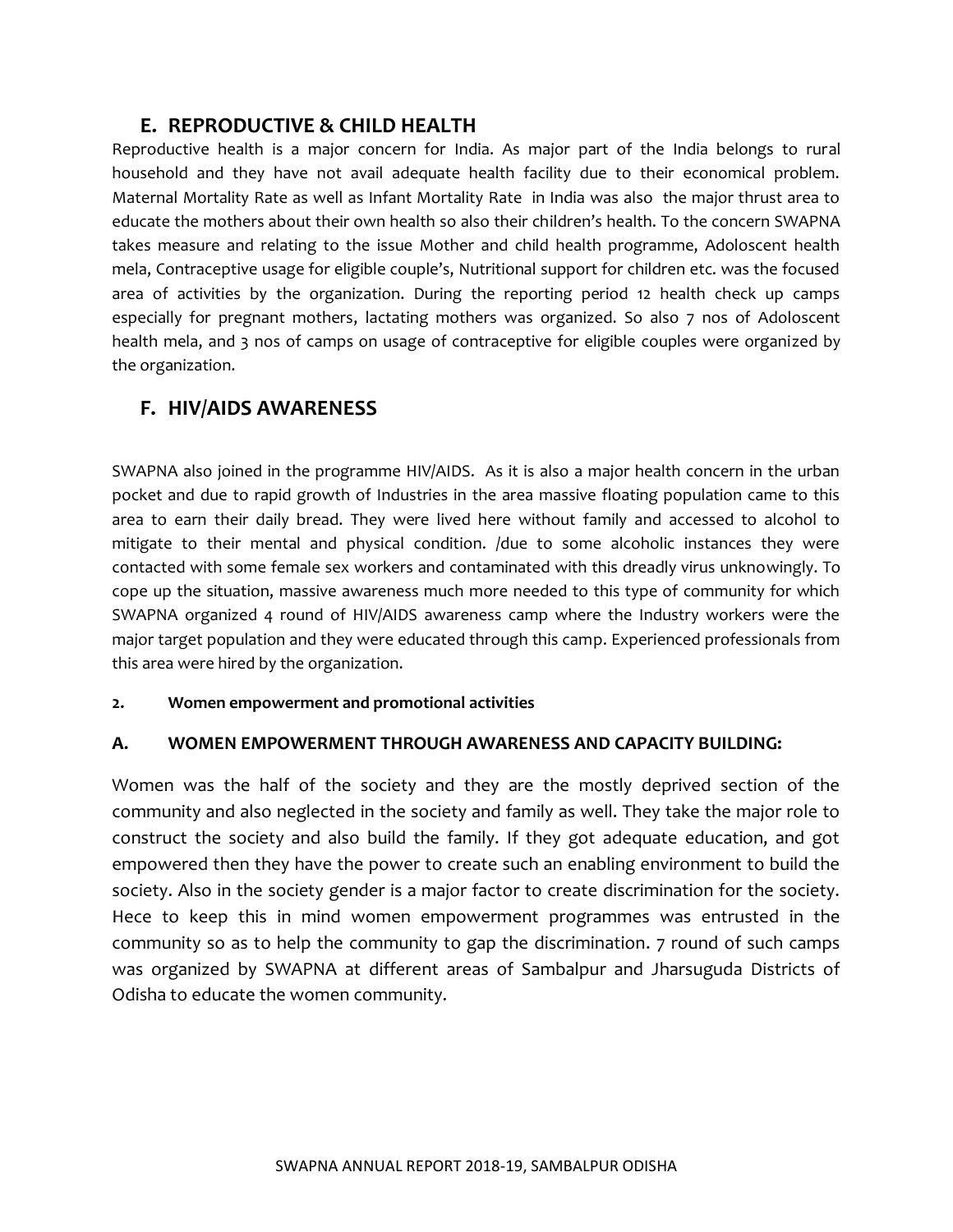#### **B. TRAINING TO SC/ST/MINOR COMMUNITY WOMEN:**

To mainstreaming the minority, SC/ST women in to the pace of community development and to enhance their functional ability, leadership skill, crisis coping mechanism and livelihood options, we have organized thematic trainings for them in different 7 batches. So far 210 women have been trained and have been actively involved in different micro enterprising groups, grievance settlement groups and other grass root forums to end the atrocity and inequalities vested against them. In this context, SWAPNA organized 3 batches of skill training for the minority youth on the trade phenyl making, food processing and electronics. There were 75 youth from the minority community trained in Rameed block under Sambalpur district.

Aims at building the capacity, managerial ability, leadership skill, conflict resolution techniques and crisis coping mechanism among the minority women and girls we at SWAPNA organized 3 numbers of non-residential training camps at Budharaja and Sankarrma in Sambalpur district , of the block. We have covered total 75 women under the training. The resource persons from the local line department, civil society organizations, community based organizations and local schools were enlightened the participants about their role, responsibility and capacity building measures.

#### **C. LIFE SKILLL EDUCATION FOR ADOLESCENT**

Keeping in view providing life skill education to the adolescents we at SWAPNA organized a life skill education camp at Budharaja and Sankarrma in Sambalpur district in which 25 adolescents within the age group of 19 years covered. In the life skill education camps the adolescents were counseled on development of their personality, leadership skill, crisis coping mechanisms, practice of yoga and pranayam in their day to day life. The resource persons from the local line department were hired for the purpose. We had used different leaflet, book let, brochure and posters to enlighten the adolescents on the issue.

#### **D. SHG PROMOTION & CAPACITY BUILDING**

As part of its women empowerment initiative, SWAPNA by the patronization of Local community based organizations has formulated, capacitated and linked the rural and urban women SHGs in Sambalpur district of Odisha. The program has been initiated since 10th January-2016. The target is to promote and stabilized 50 homogenous SHGs.. We will also take the initiatives to spread the program in different 15 wards of the urban local body of Sambalpur frequently.

The SWAPNA in association with the local community based organizations of Budharaja and Sankarrma in Sambalpur district organized a SHG capacity building training program in which 90 SHG leaders from different 30 SHGs participated. In the leadership training program the local line department officials sensitized the SHG members for management of small savings, pooling of external resource from different Financial institutions and Banks etc, record keeping procedure, maintenance of different stock registers, sales registers, profit register etc at the time of venturing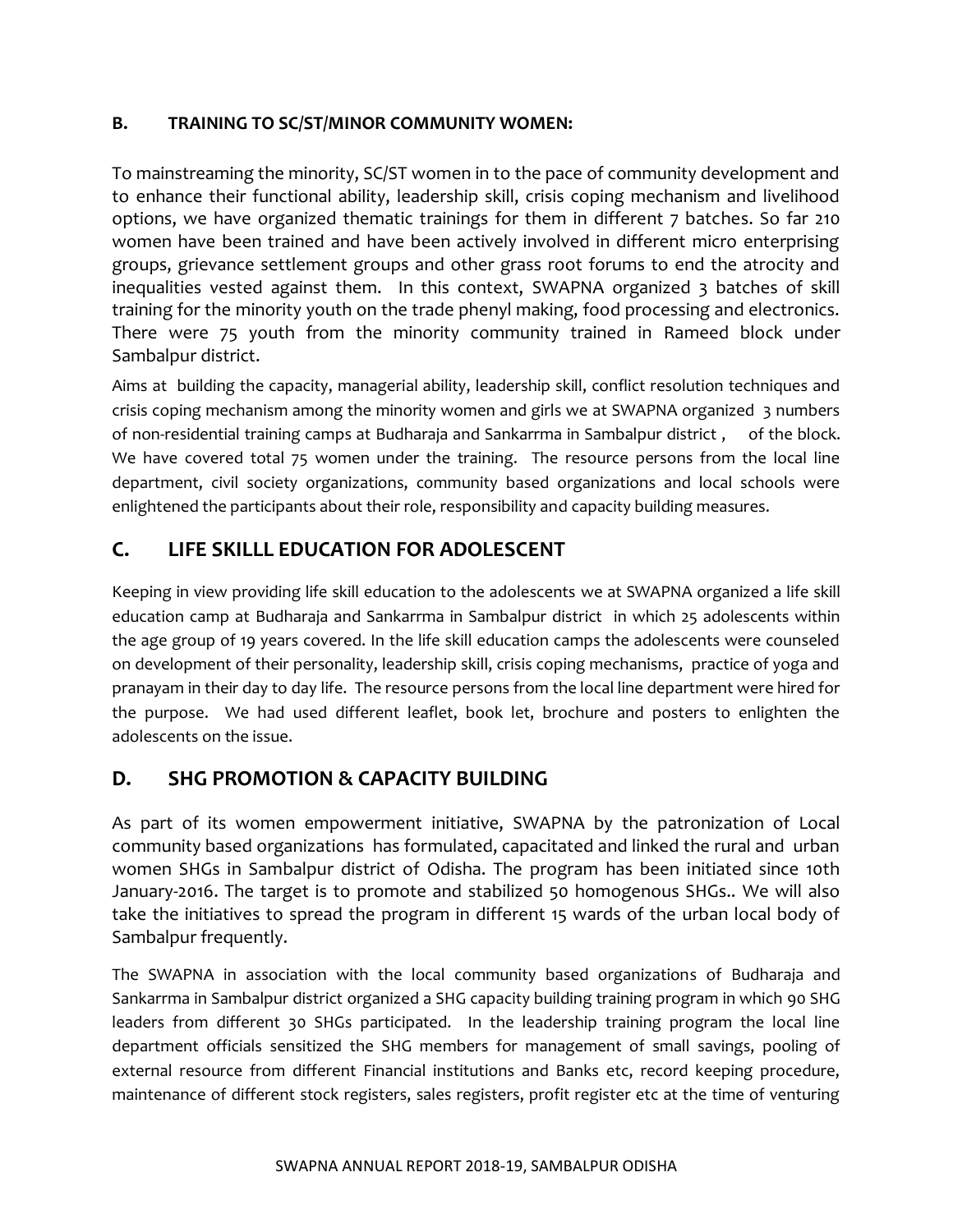different income generating and entrepreneurship activities. They were also awaked about regular savings, thrift and credit program, internal lending and rendering of different social service activities.

#### **3.Developmental activities for promotion of handicrafts**

#### **A. HIRING OF STALL AT JORANDA MAGHA MELA, DHENKANAL**

The organization in association with O/o the Development Commissioner (H) organized a handicraft stall programme at Joranda Magha Mela. There were 20 handicraft stalls arranged for display of goods and sale of handicraft products in the trade, Dhokra, Bamboo, Applique, Art textile, Brass metal, Terracotta. Mr. Harihar Jena, HPO, O/o the Develop0ment Commissioner (H) inaugurated the handicraft stall programme. The Branch Manager, SBI, Joranda attended the program being guest of Honour. The duration of the program was 7 days. The handicraft products derived a good sale amounting to Rs. 9 Lakhs. The organization is proposing to organize the program during the ensuing year.

#### **B. NATIONAL LEVEL EXHIBITION, AT ROURKELA:**

With the active collaboration and supportive supervision, during the current financial year the organization has been conducted the National level Handicrafts Exhibition held at Rourkela, which is the business city of western odisha and two neighbouring states population folating to this township for different purpose. The Exhibition, after approval begins on 16.02.2018 and continued till 25.02.2018 for 10 days duration. 50 nos. of stalls have been installed and distributed among the artisans those who are coming from the different states like Rajasthan, Delhi, Uttar Pradesh, West Bengal, Jammu & Kashmir so also from Odisha. Officials from District administration appreciate the activities of SWAPNA and the guests have been discussed on the praiseworthy steps of the organization. Also officials from the Ministry, and concerned Department have been supervised the entire activities and express their satisfaction over all the arrangements. Over a period of 10 days the artisans sale is around 15 lakhs.

#### **C. MARKET PROMOTIONAL EXP. ON ARTISANS**:

Aims at promoting sale of handicraft products of rural artisans SWAPNA regularly support the artisans to participate in different exhibitions/melas at different places of Sambalpur Gajapati, Chhatrapur by hiring some stalls for them. Besides this we also hiring one sales outlet at Berhampur located in the central part of the district to attract a large crowd of population. There are several products of handicraft items made out of brass and bel metal, dhokra casting, bamboo craft, .appliqué and patch work and horn craft items displayed for sale and market promotion. The mission behind setting of the handicraft sales outlet is to promote sale and development of handicraft products of the languishing crafts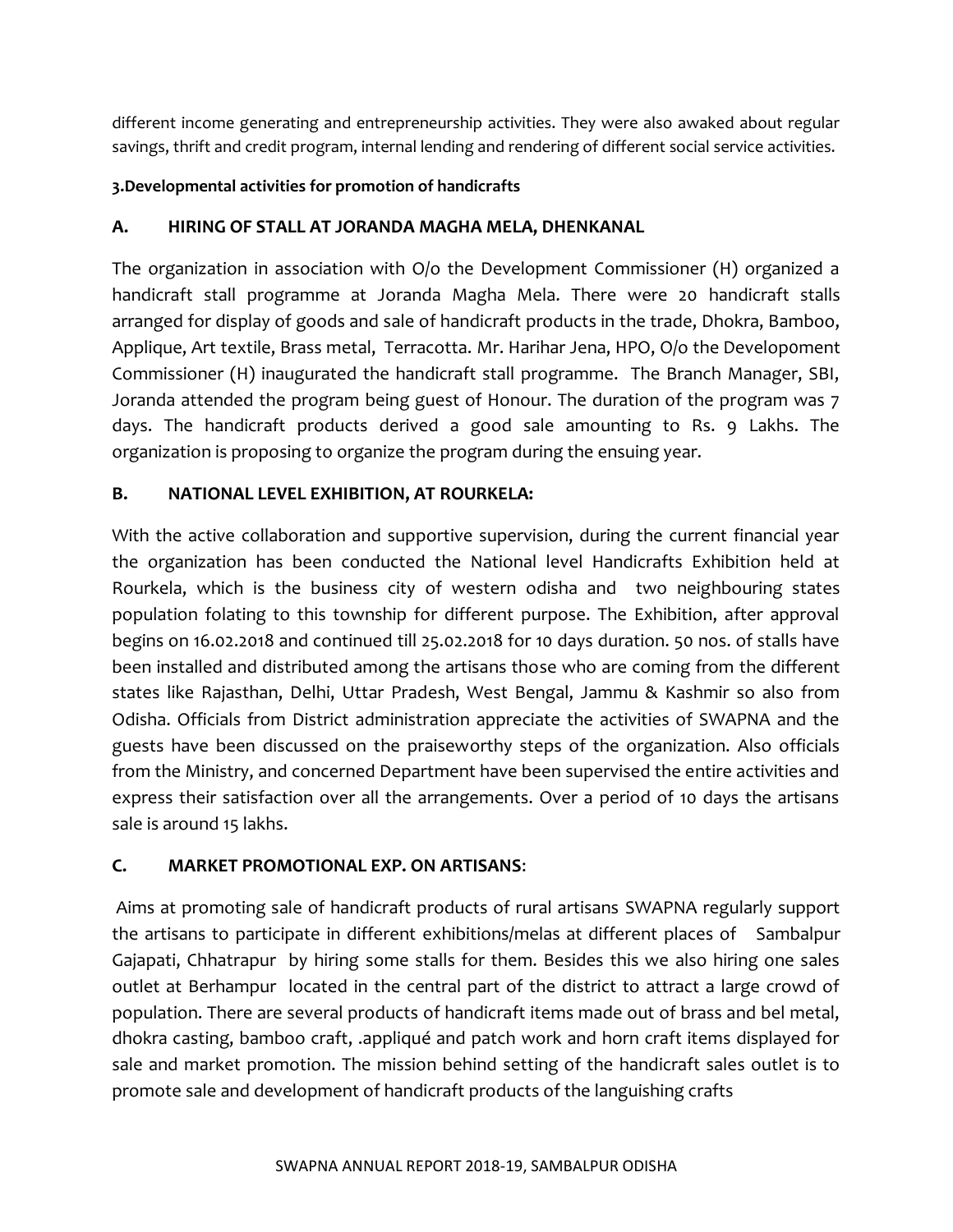#### **D. HANDICRAFTS PROMOTION (CLUSTER DEVELOPMENT)**

During this reporting year we took the initiative for promotion and development of Clusters taking rural artisans in Sambalpur, district. In first phase we got to promote and formation of artisan's SHG for their all round development relating to handicraft products.

#### **E. CRAFT TRAINING CENTRE**

The organization has organized a craft training for the traditional artisans of leather craft at Budharaja and Sankarrma in Sambalpur district . There were 30 artisans covered under the 3 months duration of training course. The organization during post training stage offered proper backward and forward linkage for the self sustenance of the production activity.

#### **G. Providing Tool kits for Rural Artisans:**

To enhance the hidden quality of the rural artisans in Handicraft sector our organization focused on the development of the rural artisans. With the help of Ministry of Handicrafts, the organization provided tool kits for 50 rural artisans to carry on their hand made crafts and also participate in the so call craft bazaar programme from time to time. With this support they were also enhance their product preparation and sold them with melas, and other market areas..

Also by the active participation of our organization, we have provided 5000 Identity cards to the rural handicraft artisans for their future benefit and recognition with the Govt.

#### **4.Skill development and Economic enhancement programme**

#### **SKILL UP GRADATION PROGRAM/ SEEKHO AUR KAMAO:**

The organization SWAPNA has organized a life skill education camp for the youth and adolescents in Sambalpur district. In the camp the resource faculties awaked the youth and adolescents about different crisis coping mechanisms, personality development aspects, leadership development skill and support services for enhancing the life skill of the youth and adolescents. The resource faculty from the local line department and other civil society awaked and trained the participants on the theme life skill education development. Apart thematic competition among the target audience organized to reflect their life skill.

#### **SKILLING INDIA (INTERVENTION OF SKILL TRAINING UNDER PMKVY)**

Aims at creating Employability among the non-student unemployed rural and tribal youth, SWAPNA always gives emphasis. During the year 2016-17, under skill training program, 23 youth covered under Mobile repairing training, 15 youth covered under Auto rickshaw repairing training, 30 youth trained on home decorative, 20 adolescent girls trained on beautician, 15 youths trained on Electronics/ electrical gadgets repairing and another 10 youth trained on self employed tailor. The training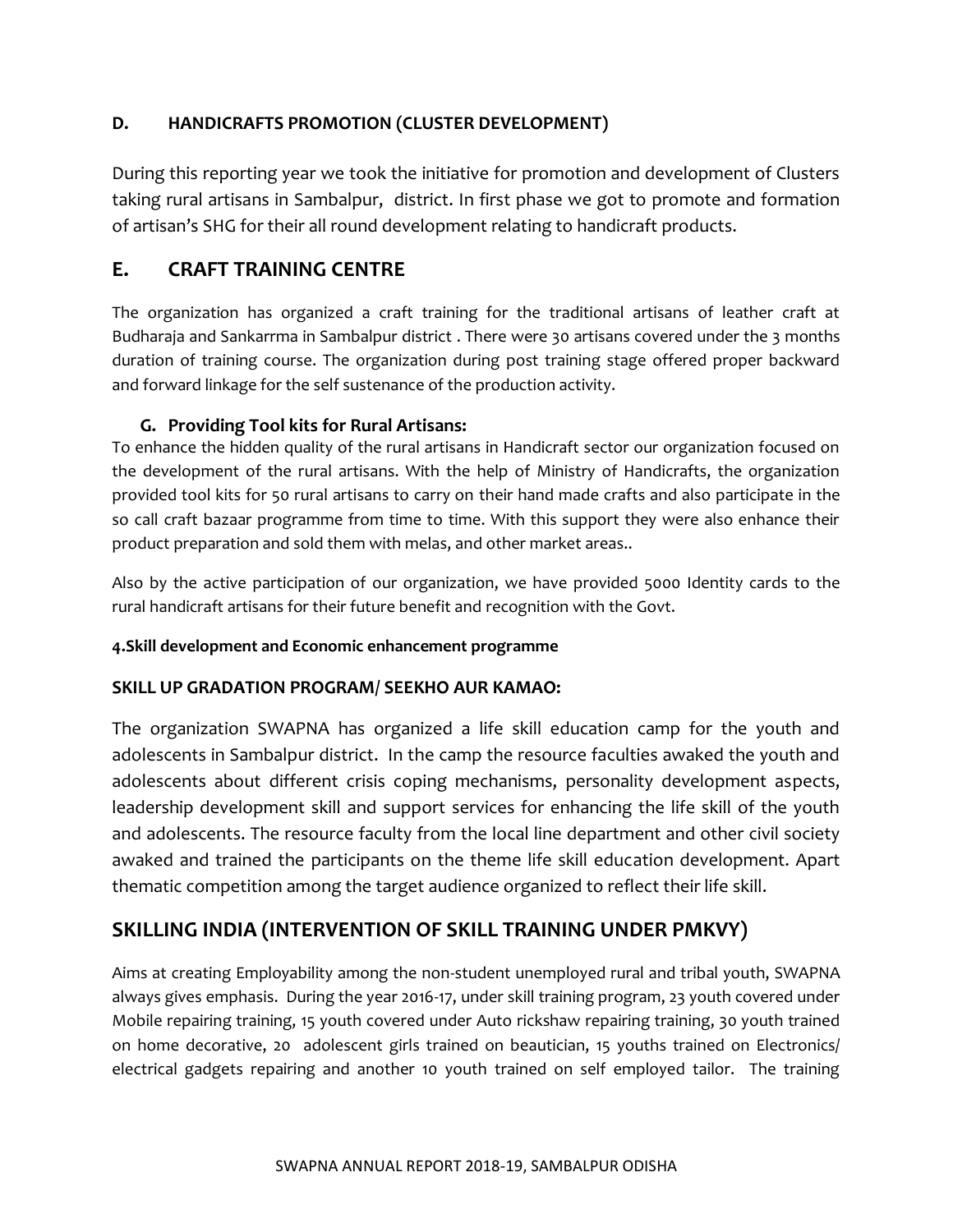duration varied from 30-45 days, trained and efficient master trainers imparted training to the trainees at different training locations arranged by SWAPNA.

Over and above, extending financial services to the non-bankable poor in the rural areas, SWAPNA gives special attention to its micro entrepreneurship development programme. The programme is carried out under SHG mode. As the women covered under the SHG promotion activities are generally rural and the educational level is low, training to carry out a sensitive issue like handling finance is imperative. In consideration of this SWAPNA imparted training to the SHG leaders on some basic aspects of financial dealings such as basic book keeping, safe keeping of money, record keeping of lending activities etc. During the year we have successfully conducted 10 MEDPs through the support of NABARD, R.O. Bhubaneswar in four trades Bamboo Craft, Leaf plate making, Tailoring Agarbatti making and Mushroom Cultivation. The training was imparted in batched containing 15-20 women and endured for 3 days.

#### **INCOME GENERATION PROGRAM**

Aims at providing gainful employment to the rural women having no means of employment we have organized a vocational training course on the trade Phenyl making and readymade dress making. The location of the vocational training centres was at SWAPNA in Sambalpur blocks, Sambalpur district. The dividend out of sale proceeds are reserved for organizing different welfare activities. The organization maintains proper books of accounts and maintains transparency at all level in organizing the program smoothly.

#### **5.Youth welfare activities**

#### **A. ENTREPRENEURSHIP DEVELOPMENT**

Aims at providing gainful employment to the youth during the period of their non-employment we have organized an Entrepreneurship development training program at SWAPNA in Sambalpur block under Sambalpur district. The duration of the EDP (Entrepreneurship Development Training Program) was three months. Through this training we covered 30 unemployed youths of Sambalpur block. The District Industries Centre, Sambalpur and ATMA, Sambalpur officials trained to the youths on different activities leads to self employment. The managers of the local banks awaked the youths about different bankable schemes.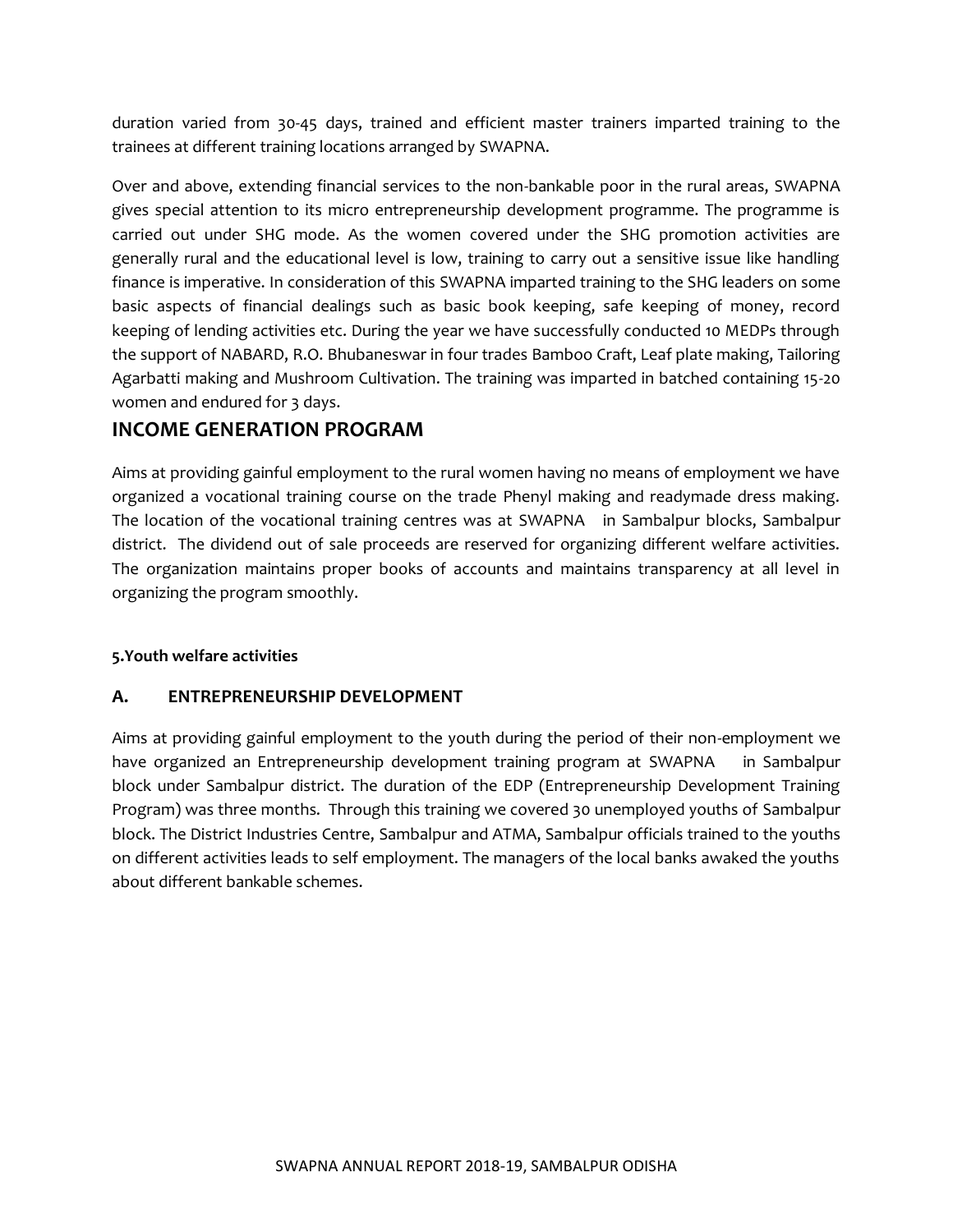#### **6.Other Social Developmental actions.**

#### **A. DISSEMINATION OF FOLK ART & CULTURE:**

The SWAPNA organized important Tribal Folk Art and Culture Program on continuation basis at different Panchayat level and Block levels for popularization of traditional tribal art, crafts, costumes and their culture. The program was covered to 8nos. of identified G.Ps in Dhanakauda & Rengali Block of Sambalpur Dist., Kirmira & Lakhanpur Blocks of Jarsuguda district. Block level workshop on important tribal cultural matters was organized at Block in which 26 nos. old tribal Gurus and eminent artists were participated and traditional costumes, ornaments ere demonstrated at there with themes. At the G.P level, tribal cultural programs were organized with competition involving different cultural groups for promotion and spread of tribal culture at all levels in the society. Apart from that, leaflets and informative packages were also distributed to the public, other cultural groups, artists and Medias for observing the importance of traditional tribal culture along with abolition of social evils, traditional customs, blind belief.

#### **B. SUSTAINABLE ENVIRONMENT EDUCATION PROGRAM:**

A good share of its resources has been utilizing towards the promotion of sustainable environmental educational activities to educate & equip the local masses with scopes for promotion and sustenance of local forest. Now a day environmental pollution is major fact in everywhere. People do not have common knowledge regarding environmental factor. So realizing this fact our organization regularly conducted many awareness programs in the shape of a public meeting, street play and rally in which the participants disseminated updated information regarding promotion of clean and green environment, plantation of different species at private & public barren, waste lands as well as solid and liquid household wastes management etc. Awareness was also spread regarding ban on use of polythene below 20 microns. The environment education program has been spread at different schools and educational institutions in Sambalpur district. In the backdrop, different social mobilization, IEC/BCC campaign, counseling and consultancy, inter face discussion and applied action activities are being geared up at different 30 villages in Sambalpur block under Sambalpur district by SWAPNA.

#### **C. DISABILITY REHABILITATION PROGRAM:**

SWAPNA organization gives importance on the physically challenged persons in our operational area. These peoples are always deprived of many opportunities available for them by different line departments from Govt. and private agencies. We only organized many awareness/sensitization program for them how to get their minimum opportunities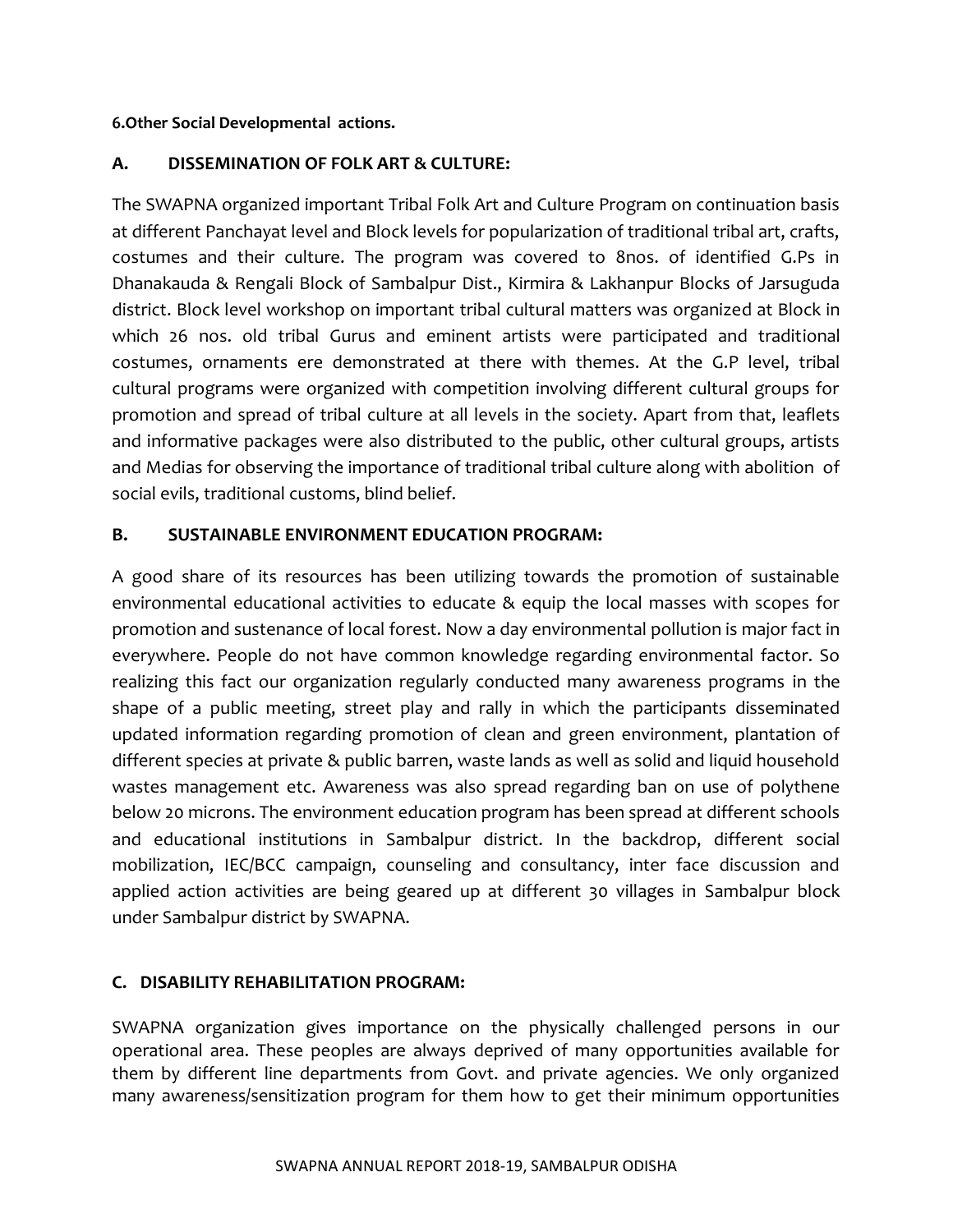available for them. And they can live in a better way of lifestyle just as mainstream line peoples. During the year the organization has arranged a disability assessment camp at Budharaja in Sambalpur district in which 43 disabled persons checked their health to identify their disability and vulnerability. After assessment of their disability the organization deployed them to SAMARTHYA office for their e-enrollment to avail identity card and travelling passes.

#### **D. OLD AGE HOME:**

The organization SWAPNA out of its own contribution has been managing a multi service centre for the older persons in Jharsuguda district. At present 25 older persons from different parts of in this district are accommodating in the multi service centre. Free accommodation, food, clothing, shelter, vocational training, health services, counseling, recreational support are being provided to the residents of the centre. The expenses are being met through the corpus fund of the organization, .For rendering effective services to the resident's counselor, vocational training instructor, part time doctor and centre superintendent has been appointed by the organization. Besides, another old age home is being maintained at Sarbahal in Jharsuguda district.

#### **E. STAFF TRAINING**

The staffs and volunteers those who were working for the cause of the development of people are required refreshment. Hence keeping this in mind the organization has been planned to organize a five days staff orientation taining programme followed up with a three days refresher training for our staff. Different development programmes of the Govt. sponsored schemes elaborately discussed among the members and hand outs also distributed keeping in view that they were not face any problem while interacting with the community regarding this. Govt. officials as well as social trainers have been hired for the purpose and the organization conducted an effective training for their personnels.

#### **F. OBSERVANCES**

SWAPNA observes/celebrates different local, regional, national and international days of importance. Those days includes, organization's foundation day, international women's day, world breast feeding day, world no-tobacco day, world environment day, world literacy day, world population day, National consumer day, National youth day, National disaster preparedness day, National leprosy eradication day, National polio and malaria eradication day and other such memorable days having paramount importance. During those days, different drawing & painting, quiz, essay and debate competitions, padayatra, rally, workshop, seminar, symposia and conferences etc among the students, non-student rural & tribal youth, adolescents, SHG women, farmers and rural artisans etc. are organized. The competitors are rewarded by invited guests and resource persons.

Like preceding year our organisation organized one month Yoga program starting from 21<sup>st</sup> May and ending with  $22^{nd}$ . June every year declared as International Yoga Day 2016. On this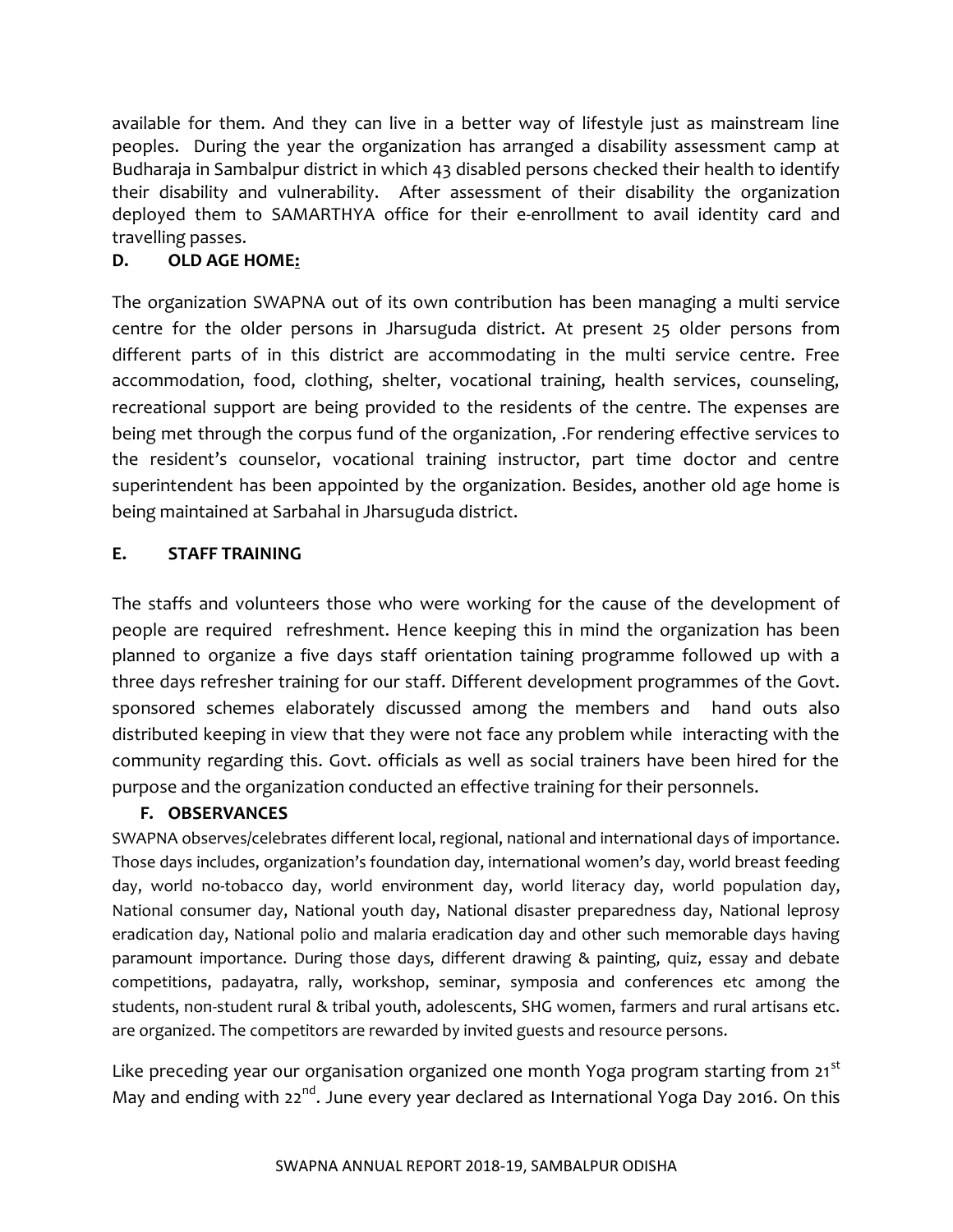day we have organised mass Yoga action program comprising minimum 50 nos, of participants coming from different corners from Sambalpur district to success this noble program with the organising support from the local community based organisations, Zilla Swasthya Samiti, Sambalpur and the line departments, local community based organisations of Sambalpur helped us a lot in organising the program smoothly.

#### **G. ROAD SAETY AWARENESS CAMPAIGN:**

Road safety awareness and education campaign was organised on the eve of National Road Safety week and the organisation conduct the same accordingly. One mass rally was organised by the school & college students and make a human chain at Ainthapali chowk of Sambalpur to make aware the pedestrians as well as the truck, Bus, Lorry, auto association members, drivers and other support staffs of their level to enable themselves about the knowledge of various laws pertaining towards road safety.

#### **H. SUSTAINABLE AGRICULTURE**

We have been creating awareness amongst the farmers and farm based workers on sustainable agriculture with focus on agriculture intensification programme (AIP).During the programme at Sadar block, Sambalpur district we disseminated the information on use of S&T based agricultural equipments, promotion and popularization of country composts, use of manures, cow dung, fly leaves and other perishable solid wastes by converting those in to composting manures. The district level agriculture and horticulture officials awakened the farmers about different farm based commercial crops and cash crops as well as the central and state government sponsored agricultural packages, insurances, loans and subsidies applicable for the small & marginal farmers.

The program on Agriculture development through traditional methods of farming was organized at Budharaja and Sankarrma in Sambalpur district . The Dy Director Agriculture, Sambalpur and other support staffs transferred their knowledge to the farmers on different improved techniques of farming. There was a local level federation formed and the federation will think up to strengthen the local federation in long run.

#### **I. CAMPAIGN AGAINST CHILD LABOUR**

We have constructed 5 vermin compost at Sambalpur block under Sambalpur district. The mission was to gallop the existing farming practice with adopting indigenous knowledge and system of farming. The local progressive farmers expressed their experiences and gave valuable thought for promotion of vermin compost in the area.

#### **J. DISABILITY WELFARE AND EDUCATION**

In different 5 schools of Budharaja and Sankarrma in Sambalpur district we are implementing literacy program for the disable students. The organization offers free education and assistive devices to the disable students. During the year we have covered 35 students of this type and we projected to cover another 50 students during the next financial year. The survey work in this regard has been completed and the parent teachers meeting has also been completed. Apart we have also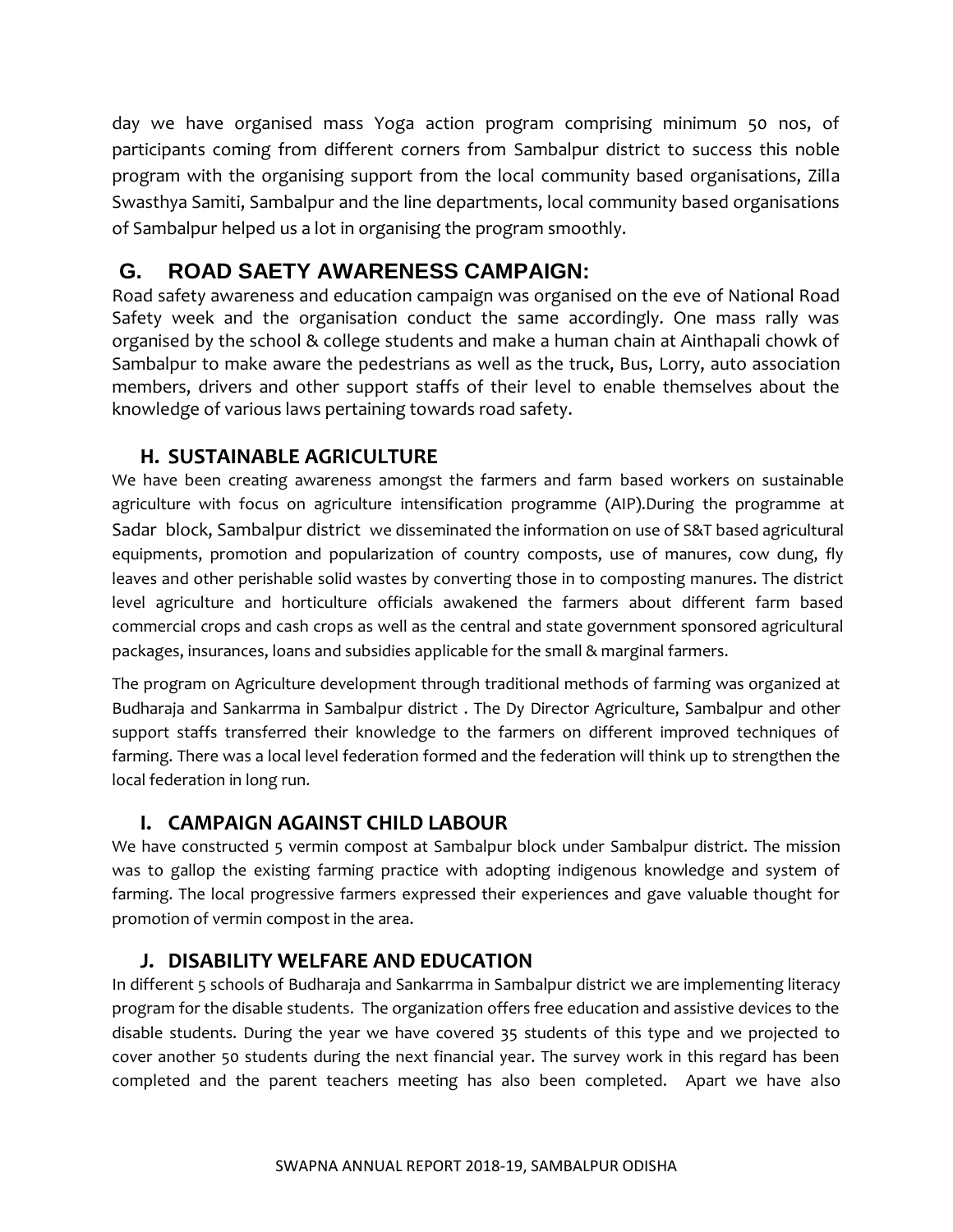constructed 1 resource room at the cental part of the project area to supplement the reading and writing materials needs and organizing frequent discussion for enhancing the pace of the program .

#### **M FREE COACHING FOR THE SC/OBC/MINORITY**

The organization out of its own contribution has opened a free coaching centre for the SC/OBC/Minority candidates. The mission behind opening the coaching centre was to offer the scope and environment of study for the poor & meritorious students so that they can compete themselves in different public and corporate sector jobs. During the year 2014-15 there were 25 SC/OBC/Minority category students covered in which the teaching faculty offered them teaching for facing different competitive jobs. The location of the coaching centre was at SWAPNA , Budharaja and Sankarrma in Sambalpur district. Odisha. The centre offered free coaching to the candidates and no fee in any manner collected from the candidates.

#### **N. RURAL SANITATION UNDER SWACHH BHARAT ABHIYAN**

The Government of India on the eve of Gandhi Jayantee, announced a new Swachh Bharat Mission, or Mission for a Sanitary India. The details of the Mission are currently under development. Under such circumstances, recalling the thought of GANDHIJI- "ACT LOCALLY AND THINK GLOBALLY "We at village Budharaja in Sambalpur block under Sambalpur district, Odisha recommend the following five principles to clean our environment, habitation and public places. Our mission is to drive the campaign in a large scale to involve the mass for promotion of cleaner, healthier and safer environment and improved sanitation in all villages of Budharaja and Sankarrma in Sambalpur district which may be replicable to other adjacent GPs subsequently.

In this context, NGO SWAPNA in involving the village youth of village siddhapur in Sambalpur block initiated the SWACHH BHARAT ABHIYAN with effect from 30 September to 2<sup>nd</sup> October-2014 (on the eve of Gandhi Jayantee). After block level preparatory meeting, we have organised the GRAM Sabha as per standing norm. The Gram sabha held on Gandhi Jayantee. In the Gram sabha the participation took the oath to involve themselves for promotion of cleaner environment in their respective habitations. Subsequent up on this on different dates and villages we have organised mass campaign public motivation, mobilisation and sensitization activities at village in Sambalpur distt

**1. Reducing open defecation is the top priority.** Although there are many benefits of a cleaner India, it is open defecation which kills hundreds of thousands of children each year and limits the development of those who survive. Open defecation shall be the top priority of the Mission. In this context, we have organised sensitization activities at village Dimiripankal in Sambalpur block under Sambalpur district

**2. Achieving latrine use requires promoting behaviour change.** Information, education, and latrine use promotion shall be the cornerstones of any successful Mission to end open defecation. Officers shall not be asked how many latrines they constructed; instead, officers